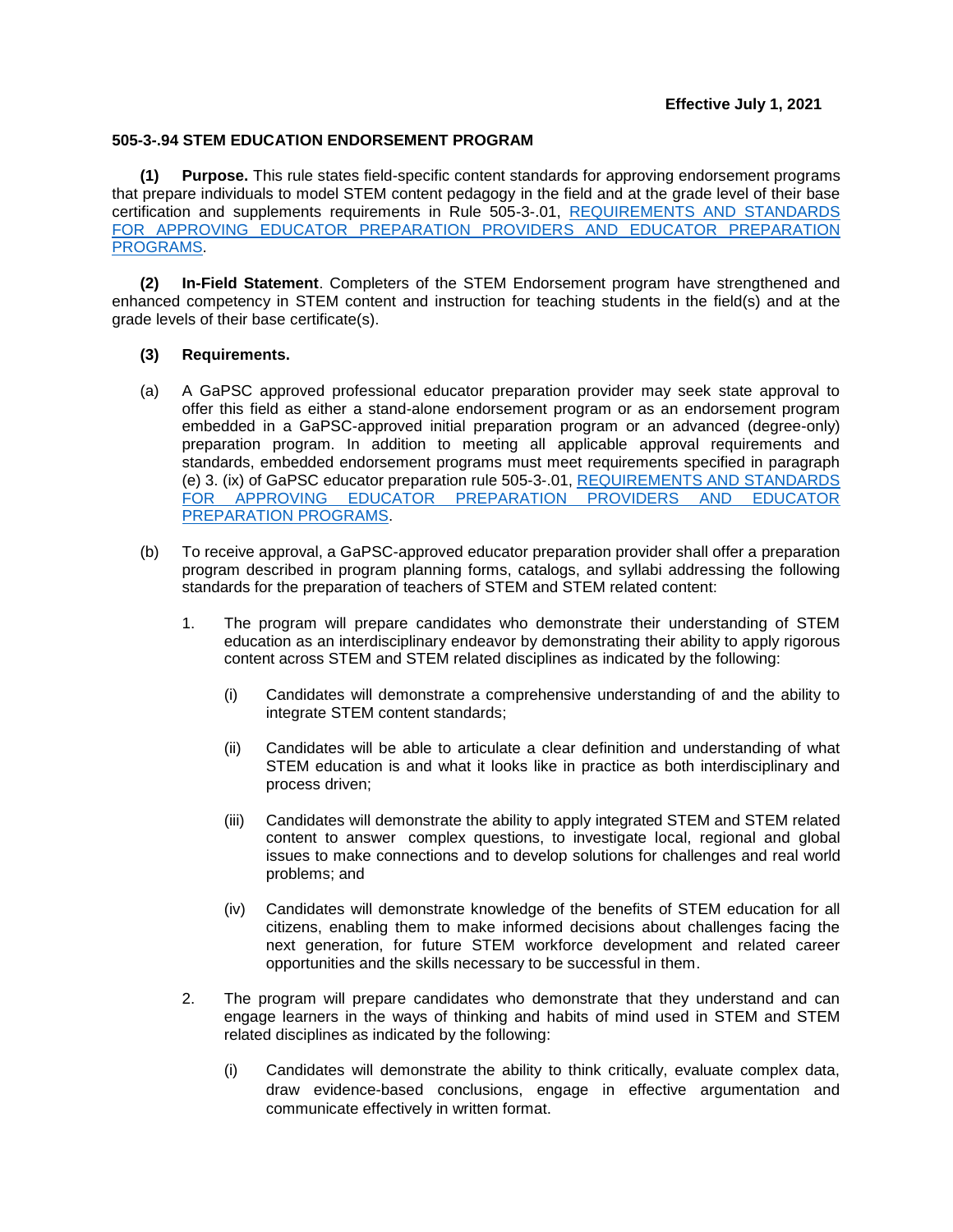- (ii) Candidates will demonstrate the ability to engage students in STEM reasoning that reveals how STEM professionals think and solve problems.
- (iii) Candidates will demonstrate the dispositions necessary to be effective interdisciplinary STEM educators (i.e., life-long learning, value collaborations, flexible, high tolerance for ambiguity, risk taker, innovative, committed to the profession, self-reflective perseverance).
- 3. The program will prepare candidates who understand and demonstrate the role of meaningful collaboration and partnerships as evidenced by the following:
	- (i) Candidates will demonstrate the ability to work effectively within a STEM focused multidisciplinary professional learning community to achieve a common goal and to co-plan authentic STEM based experiences and interdisciplinary lessons;
	- (ii) Candidates will demonstrate the ability to involve business partners in identifying and solving relevant problems; and
	- (iii) Candidates will demonstrate the ability to engage local STEM experts in their programs.
- 4. The program will prepare candidates who demonstrate the ability to engage students using STEM and STEM related discipline pedagogical practices as indicated by the following:
	- (i) Candidates will demonstrate the ability to effectively engage students in engineering design processes to solve open-ended problems or complete design challenges;
	- (ii) Candidates will demonstrate the ability to effectively engage students in authentic or investigative research to answer relevant questions;
	- (iii) Candidate will demonstrate the ability to effectively engage students in using STEM reasoning abilities (i.e., computational reasoning, model-based reasoning, quantitative reasoning, engineering design-based reasoning and complex systems thinking);
	- (iv) Candidates will demonstrate the ability to effectively engage students in experiential learning;
	- (v) Candidates will demonstrate the ability to effectively engage students in project management techniques;
	- (vi) Candidates will demonstrate proficiency in differentiating instruction related to integrated STEM concepts;
	- (vii) Candidates will demonstrate the ability to effectively assess students using interdisciplinary STEM performance tasks, and portfolio assessments and create rubrics for these assessments;
	- (vii) Candidates will be able to demonstrate the ability to facilitate student-led learning and to apply knowledge and skills to novel, relevant and authentic situations;